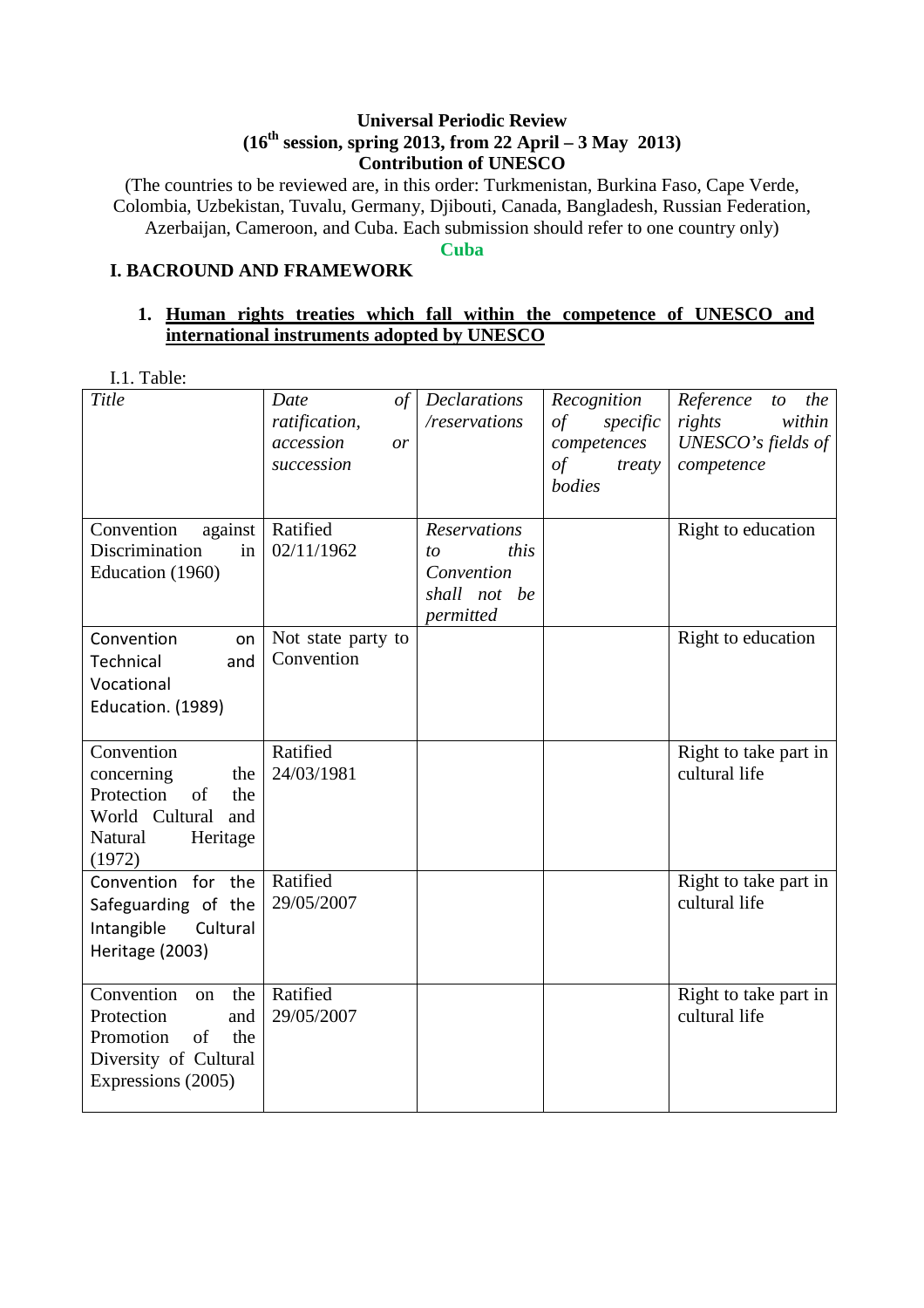### **II. Promotion and protection of human rights on the ground**

## **1. Right to education<sup>1</sup>**

#### Normative Framework:

2. Constitutional framework: Cuba is a socialist republic whose educational system is run by the State. The State guides, develops and promotes education, culture and sciences of all sorts.<sup>2</sup> Its objectives and fundamental principles have been adopted (after a referendum) in the Constitution of the Republic of Cuba of February  $1976<sup>3</sup>$  (amended in  $2002<sup>4</sup>$ ), which enshrines the right to education.

3. Under Chapter VII on Fundamental Rights, Duties and Guarantees, Article 51 states that: "Everyone has the right to education. This right is guaranteed by the free and widespread system of schools, semi-boarding and boarding schools and scholarships of all kinds and at all levels of education and because of the fact that all educational material is provided free of charge, which gives all children and young people, regardless of their family's economic position, the opportunity to study in keeping with their ability, social demands and the needs of socioeconomic development. Adults are also guaranteed this right; education for them is free of charge and with the specific facilities regulated by law, by means of the adult education program, technical and vocational education, training courses in state agencies and enterprises and the advanced courses for workers".

4. Article 52 indicates that: "Everyone has the right to physical education, sports and recreation. Enjoyment of this right is assured by including the teaching and practice of physical education and sports in the curriculum of the national educational system; and by the broad nature of the instruction and means placed at the service of the people, which makes possible the practice of sports and recreation on a mass basis".

5. Under Chapter 1 on Political, Social and Economic Principles of the State, Article 9 stipulates that "the State […] assures the educational, scientific, technical and cultural progress of the country and "guarantees […] that no child will be left without schooling, food and clothing, that no young person will be left without the opportunity to study and that no one will be left without access to studies, culture and sports;"

6. Under Chapter 5 on Education and Culture, Article 39 stipulates that "The state orients, foments and promotes education, culture and science in all their manifestations. Its educational and cultural policy is based on the following principles: a) the state bases its educational and cultural policy on the progress made in science and technology, the ideology of Marx and Martí, as well as universal and Cuban progressive pedagogical tradition; b) education is a function of the state and is free of charge. It is based on the conclusions and contributions made by science and on the close relationship between study and life, work and production.

 $\overline{a}$ 

<sup>1</sup>  *Sources:* 

<sup>&</sup>lt;sup>2</sup>International International Bureau of Education (IBE), Profile of Education, Cuba, http://www.ibe.unesco.org/fileadmin/user\_upload/Publications/WDE/2010/pdfversions/Cuba.pdf

<sup>&</sup>lt;sup>3</sup> http://www.cubadebate.cu/wp-content/uploads/2009/06/go\_x\_03\_2003.pdf (Accessed 09/08/12) 4 http://www.cubanet.org/ref/dis/10290201.htm

http://www.cubaverdad.net/2002\_constitutional\_amendment.htm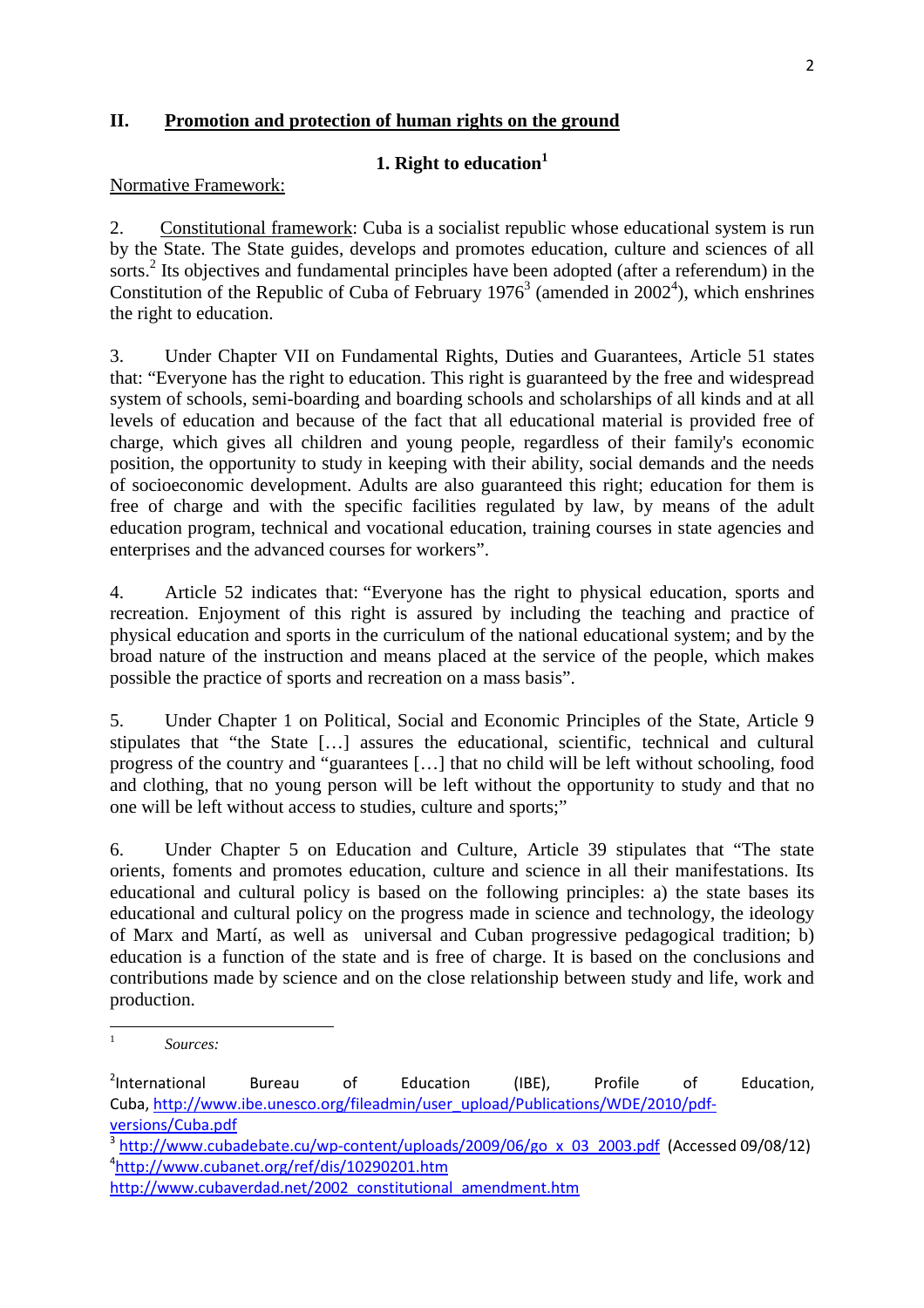7. The state maintains a broad scholarship system for students and provides the workers with multiple opportunities to study to be able to attain the highest possible amount of knowledge and skills.

8. The law establishes the integration and structure of the national system of education and the extent of compulsory education and defines the minimum level of general education that every citizen should acquire; c) the state promotes the patriotic and communist education of the new generations and the training of children, young people and adults for social life. In order to make this principle a reality, general education and specialized scientific, technical or artistic education are combined with work, development research, physical education, sports, participation in political and social activities and military training;[…]) in order to raise the level of culture of the people, the state foments and develops artistic education, the vocation for creation and the cultivation and appreciation of art;[…]j) the state promotes the participation of the citizens, through the country's social and mass organizations, in the development of its educational and cultural policy.

9. Article 40 states "It is the duty of […] the schools, […] to pay special attention to the integral development of children and young people."

10. According to Article 43, under Chapter VI on Equality, "The state consecrates the right achieved by the Revolution that all citizens, regardless of race, skin color, sex, religious belief, national origin and any situation that may be harmful to human dignity: (...) have a right to education at all national educational institutions, ranging from elementary schools to the universities, which are the same for all;"

11. Legislative framework: The major laws on education are:

12. The "Ley sobre la Primera Reforma Integral de la Enseñanza" (First Integral Reform Law on Education), adopted on 26 December 1959, which establishes a new organization and sets the fundamental objectives in accordance with the revolutionary interests.

13. The "Ley de Nacionalización general y gratuita de la enseñanza"<sup>5</sup> (Law on the Nationalization of General and Free Education), adopted on 6 June 1961, establishes public and free education (Article 1). The law stipulates that the State is in charge of the education function, and has the duty to implement this right, that all the Cubans should have, without discriminations or privileges.

14. The Ministerial Resolution n° 403 of 22 July 1989 sets out the education system for all the compulsory schooling (general, polytechnic and professional). The evaluation system of pupils through all the compulsory schooling is governed by Resolution n°216 of 7 June 1989.

15. Law n° 1306 of the 31 July 1976 creates the Ministry of Higher Education. Law n° 1307 has been published the same day. It defines the organization of the structure of higher education, and the types of institutions available.

16. The Law Decree n° 67 of 19 April 1983 reasserts that the Ministry of Higher Education is the organ in charge of the direction, the execution and the monitoring of the

l

<sup>&</sup>lt;sup>5</sup> http://www.oei.es/quipu/cuba/Ley\_educ.pdf (Accessed 2/0000005/11)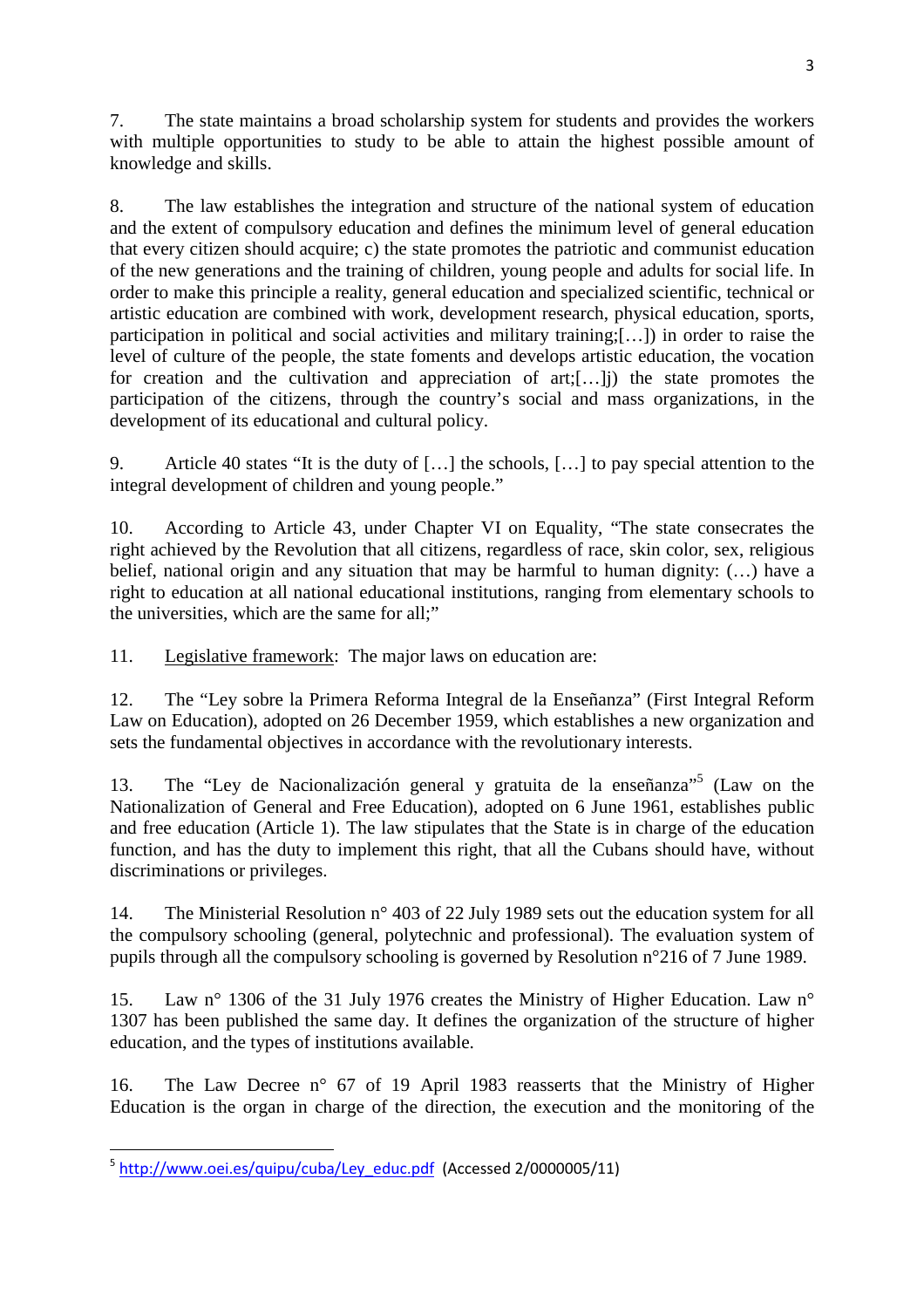application of the State's and Government policy implementation as regards higher education. Law Decree n° 147 of 21 April 1994 gradually replaced the Law Decree of April 1983.

17. With regard to adult education, a new programme has been operating since October 2001 called "Curso de Superación Integral para Jóvenes" with an aim to respond to the need for job creation for young people between 17 to 29 years old. The concept is studies as a job. It is regulated by the Ministerial Resolutions No. 134 of 2001 and No. 209 of 2004.<sup>6</sup>

18. Moreover, below are the principal Ministerial Resolutions and Regulations that govern primary education in Cuba<sup>7</sup>:

- i) Ministerial Resolution No. 120 of 2008 regulates the inspection system;
- ii) Ministerial Resolution No. 119 of 2008 regulates the methodological work of the Ministry of Education;
- iii) Ministerial Resolution No. 118 of 2008 on the prioritized objectives of the Ministry of Education;
- iv) Ministerial Resolution No. 116 of 2008 on the school calendar;
- v) Circular Letter No. 7 of 2007 on guidelines for Directors;
- vi) Ministerial Resolution No. 65 of 2006 on the Boards of Directors;
- vii) Ministerial Resolution No. 170 of 2000 on vocational training;
- viii) Ministerial Resolution No. 112 of 2000 on patriotic work;
- ix) Law Decree No. 196 of 1999 on the framework policy;
- x) Ministerial Resolution No. 90 of 1998 on the guidelines for the strengthening values;
- xi) School Regulation Ministerial Resolution No. 88 of 1998 on rights and duties;
- xii) The 1991 National Program of Action;
- xiii) Ministerial Resolution No. 292 of 1990 on the Evaluation System of Primary Education;
- xiv) The 1989 International Convention on the Rights of the Child;
- xv) Ministerial Resolution No. 216 of 1989 on the Academic Evaluation System;
- xvi) Law Decree No. 64 of 1982;
- xvii) Code on Children and Youth of 1978;
- xviii) Family Code, Law No. 1289 of 1975;
- xix) Promotion and Health Education Program in the National System of Education;
- xx) Health Promoting Schools Methodology.

### Policy measures:

l

19. With the transition from the 20th to the 21st century, Cuba went further to develop education. The State made significant changes at all levels of education through a political framework called "fight of ideas" with a final goal to continually increase the quality of education. This process of innovation covers the basic principles of education, the form of the pedagogical work, the different interpretation of the curriculum and the strategies for citizenship education and teaching.<sup>8</sup>

<sup>6</sup> National Report on the Development of Education in Cuba, 2008, p. 23, http://www.ibe.unesco.org/National\_Reports/ICE\_2008/cuba\_NR08\_sp.pdf

<sup>&</sup>lt;sup>7</sup>http://www.cubaeduca.cu/index.php?option=com\_content&view=article&id=5165&Itemid=3

 $8$  National Report on the Development of Education in Cuba, op. cit., p. 1.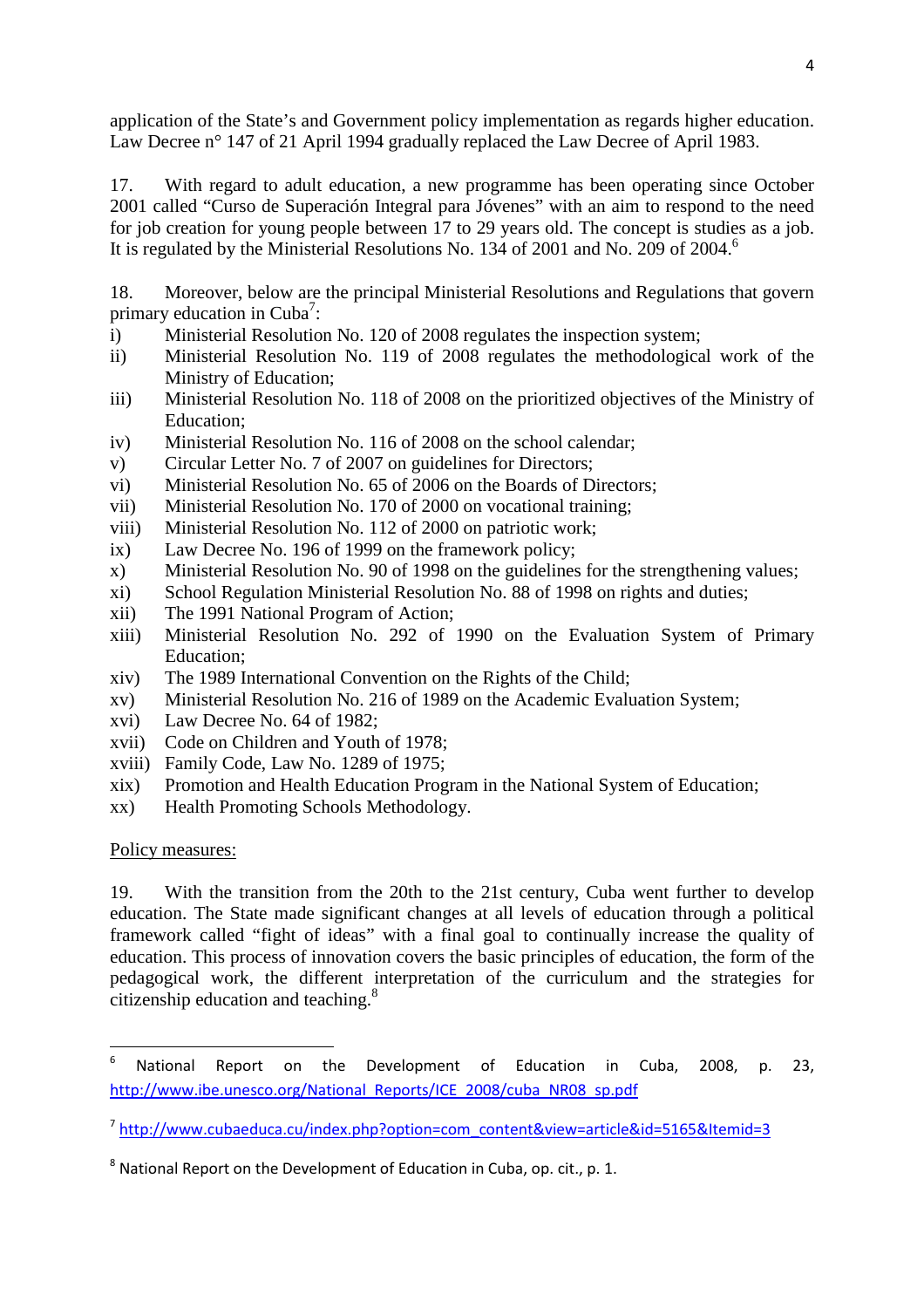20. Reaching this goal is a collective effort of the society, based on continuous cooperation between the ministries of education and the other administrative bodies (at state and territory level), as well as with civil society (students' organizations, social organizations).<sup>9</sup>

- 21. Among programs adopted within the framework of "fight of ideas" are:
	- a) audiovisual programs: creation of TV educational programs;
	- b) teacher training;
	- c) reduction of student numbers at school;
	- d) programs to extend library resources;
	- e) social worker teaching;
	- f) physical education programs;
	- g) programs to repair, extend and build new schools<sup>10</sup>.
- 22. Education in Cuba is based on principles which include:
	- a) Good knowledge of the student by the educational community;
	- b) Recognition of the diversity and the special attention given to each student;
	- c) Use of various resources and forms to receive knowledge and a better use of technologies for information and communication;
	- d) Educational attention of one teacher for a small number of students (20 at primary level and 15 at secondary level);
	- e) Systematic and continuous evaluation at secondary level to reduce or eliminate final exams;
	- f) School days in double session (morning and afternoon) which provides spaces for improved special attention to each student;
	- g) Strengthening of the professional and scientific preparation of educational staff<sup>11</sup>.

23. Cuba is often shown as a good example in Education. For instance, in the EFA Global Monitoring Report 2011, it is stated that "Over half of grade 3 students in Cuba performed at level 4 more than three times the share in Argentina or Chile, for example. Cuba registered by far the highest proportion of students scoring at the highest benchmark and by far the smallest proportion scoring at level 1 or below."<sup>12</sup> Moreover, in the Latin American Laboratory for the Evaluation of Educational Quality LLECE study, Cuba had the highest level of student achievement and the smallest variation in parents' educational attainment. Detailed analyses of the LLECE data revealed several factors in Cuba's success, including universal day care, more prevalence of home educational activities, smaller class sizes, higher levels of school and classroom material resources, better-trained teachers, greater parental involvement in school, a strong classroom disciplinary climate and relatively few multi-grade or abilitygrouped classes<sup>13</sup>.

 $13$  Ibid, p. 125

 $9$  National Report on the Development of Education in Cuba, op. cit., p. 2.

 $10$  National Report on the Development of Education in Cuba, op. cit., p. 36.

 $11$  National Report on the Development of Education in Cuba, op. cit., p. 9.

<sup>12</sup> EFA Global Monitoring Report 2011, p .85, http://unesdoc.unesco.org/images/0019/001907/190743e.pdf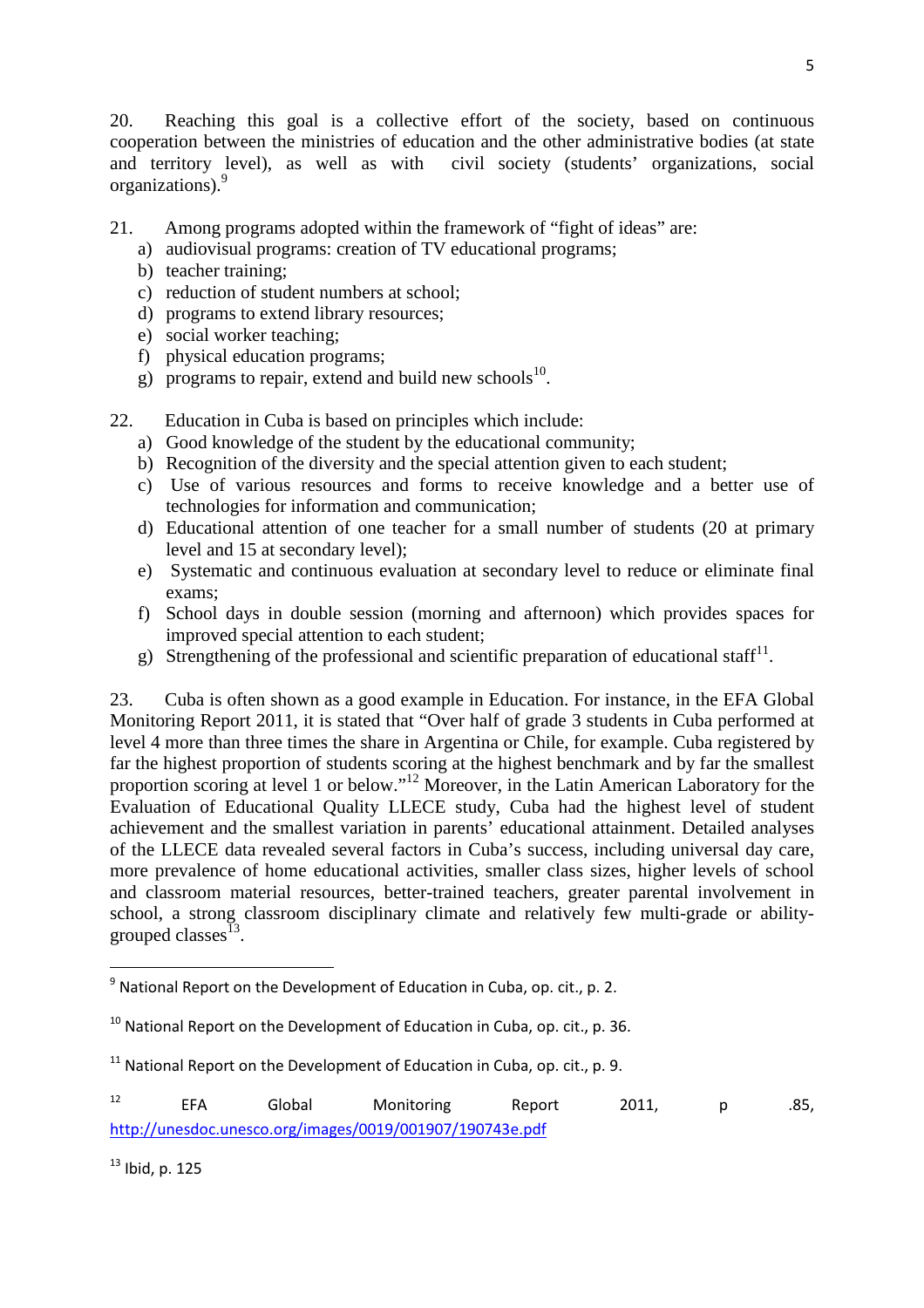24. Compulsory, universal and free Education: Primary education is compulsory and universal between 6 and 11 years old.<sup>14</sup>

25. Financing of Education: The political will of the Cuban government to develop an education of quality for all without exclusion is proved by the fact that the budget for education has been multiplied by more than third since 2000 and is still increasing. In 2007, it was 12% of  $GNP<sup>15</sup>$ 

26. Private schools: Since the 1961 Law (Ley de Nacionalización general y gratuita de la enseñanza), education is only public; there is no private education in Cuba. This is also a constitutional mandate (Article 39).<sup>16</sup>

27. Vocational Education: The Government of Raúl Castro wants to promote vocational education so that more students go through those studies. The Government wants to reduce by 40% the places number in universities in so far as there are too many academic students and not enough skilled workers or technicians in Cuba.<sup>17</sup> e) Early Childhood Policy

28. Since the 90s, a program has been developed called "Educa a tu Hijo" (Educate your child) which includes family and other members of the community in preschool education. This program had positive results, as before its implementation only 30% of the children of this age went to school and they are now 98%.<sup>18</sup>

29. Teachers training: Teachers are trained at a higher education level through a pedagogical university network with the essential goal to continually increase the quality of education. This training aims to provide a positive and creative attitude with regard to their work, which has to be linked with life and to prepare students to respond to requests for development beyond school.<sup>19</sup> At the moment, contents for teacher training are revised based on a better comprehension of diversity at school to correspond to the new demands for quality education for all, with equal opportunities and full social justice. $20$ 

30. Inclusive Education: In Cuba, no group is excluded from education. There are schools in the most remote areas, even for just one isolated or hospitalized student. When students

 $16$  IBE, op. cit.

l

 $14$  National Report on the Development of Education in Cuba, op. cit., p. 3.

<sup>&</sup>lt;sup>15</sup> National Report on the Development of Education in Cuba, op. cit., p. 33. According to the 2010 EFA Global Monitoring Report, it was 13,6% of the GNP.

<sup>17</sup> Actu Latino, *Cuba manifeste sa volonté de reformer son système éducatif,* 27 March 2011, http://www.actulatino.com/2011/03/27/cuba-manifeste-sa-volonte-de-reformer-son-systeme-educatif/  $18$  National Report on the Development of Education in Cuba, op. cit., p. 38.

 $19$  National Report on the Development of Education in Cuba, op. cit., p. 8.

 $^{20}$  National Report on the Development of Education in Cuba, op. cit., p. 40.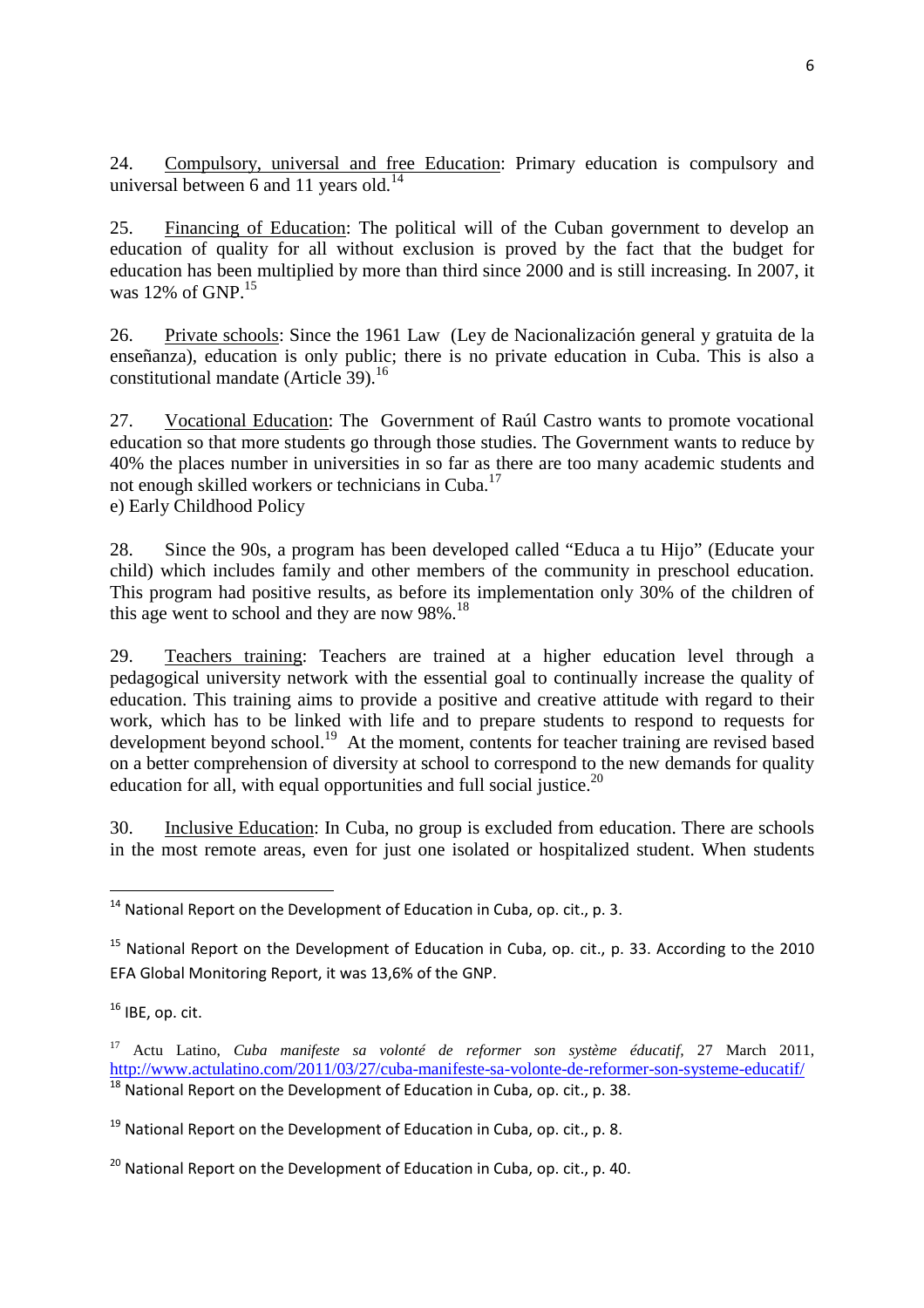cannot go to school by themselves, there are some mobile teachers. For those who dropped out of school before completing nine years of basic education, various options exist to encourage them to continue their studies. $^{21}$ 

31. The 10th Summit of the Bolivarian Alliance for the Americas ( $ALBA<sup>22</sup>$ ) concluded on 25 June 2010 in Ecuador with new goals of social justice, aimed at the increasing inclusion of indigenous peoples and Afro-descendants. At the city of Otavalo, Presidents Rafael Correa, from Ecuador; Hugo Chavez, from Venezuela; and Evo Morales, from Bolivia, and Cuban vice-president Esteban Lazo, signed a final document, Declaration of Otavalo<sup>23</sup>, which defends the construction of inclusive, culturally diverse and environmentally responsible societies. Paragraph 9 states: « We are committed to strengthening public policies that provide access to health, education, employment and housing on a priority basis in favour of those most severely excluded, and to promote policies in direct benefit of Indian and Afrodescendent People."

32. Teaching Methods and Curriculum: The Cuban form of competition, 'emulation', is conceived of as self-improvement through solidarity and collaboration among peers. Emulation occurs among pupils, among teachers and among schools. For each group, incentives reward excellence, and mechanisms are in place to make sure others benefit from the experience. An example is the "colectivo pedagógico", (pedagogical collectives), a group of subject teachers meeting frequently for mutual learning and joint development of curricula, methods and materials. The result is an education system that stakeholders are encouraged to improve. Extra-curricular contributions, such as to school maintenance, are common, and the system is characterized by a high level of discipline and classroom order. Cuba's educational feats are impressive: it reduced illiteracy from 40% to near zero in ten years (Ritzen, 1999), and in the recent OREALC/UNESCO study the average performance of the bottom quartile of its tested students was higher than the average of the top quartile for any other country in the survey $2^4$ .

33. Cuba's national curriculum continually undergoes reform and adaptation to respond to local realities. Teachers and students take an active role and support the school in producing learning materials. Teachers exchange experience on teaching methods and materials in colectivos pedagógicos, which are organized by subject; each collective is supported by an expert in methodology. Every teacher is expected to carry out applied research, and the best results are shared at municipal education conferences. Specialized institutes guide the research. Strong links with the community are assured through home visits by teachers, homework sessions by students (three times per week) and mass gatherings and other

 $\overline{a}$ 

 $21$  National Report on the Development of Education in Cuba, op. cit., p. 35.

 $22$  Nine States are members of ALBA: Bolivarian Republic of Venezuela, Cuba, Bolivia, Nicaragua y Dominica, Honduras, Ecuador, San Vincent and the Grenadines and Antigua and Barbuda, http://www.alianzabolivariana.org/ (accessed 01/03/2011)

 $2<sub>2</sub>$ 

http://indigenouspeoplesissues.com/attachments/article/5732/Declaracion%20de%20Otavalo%20- %20Ingles.pdf (accessed 01/03/2011)

<sup>&</sup>lt;sup>24</sup> 2010 EFA Global Monitoring Report, p. 51.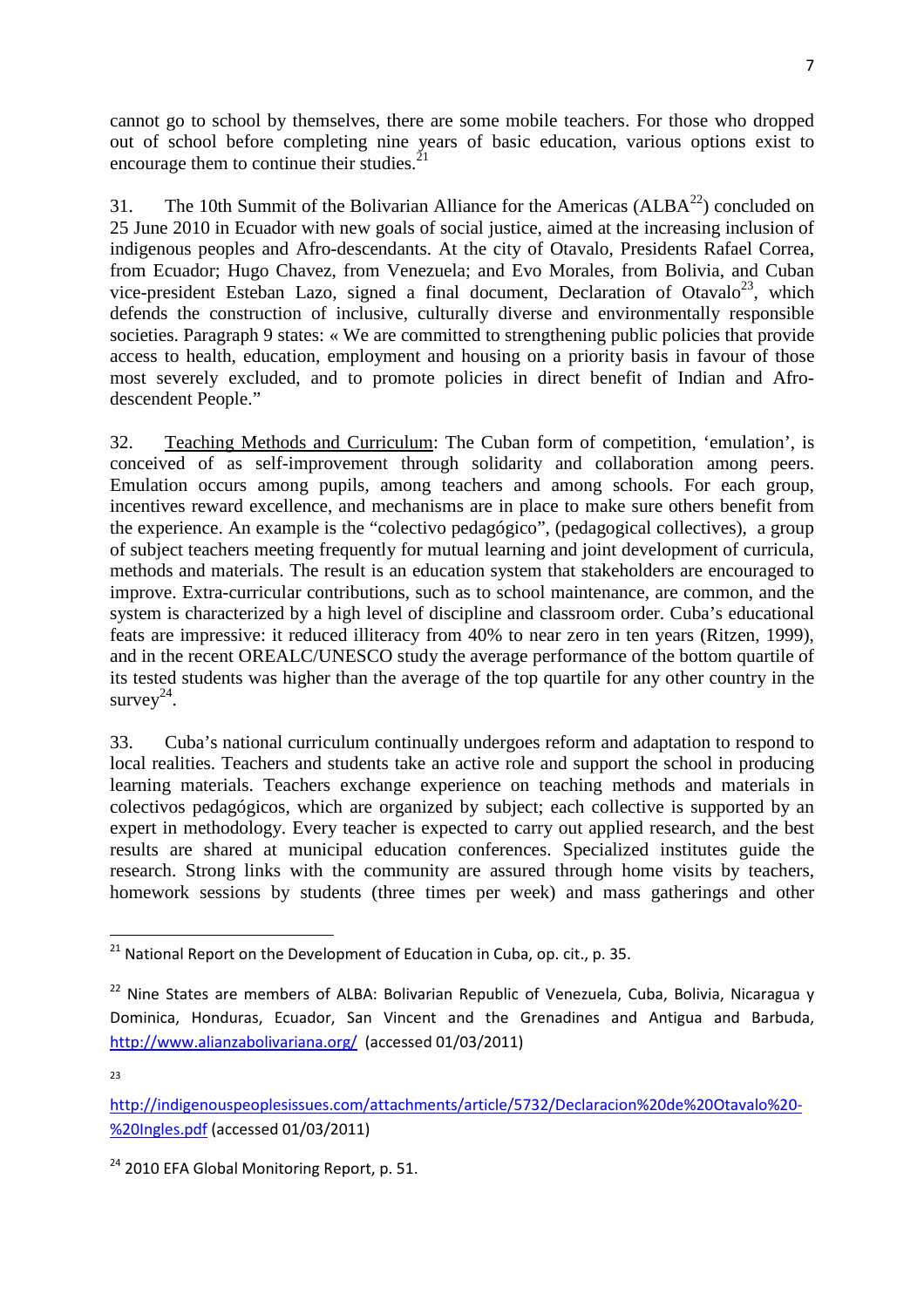participatory activities. Both pre- and in-service training (lasting five and six years, respectively) are school-based, assuring links between schools and training institutions<sup>25</sup>.

34. Cooperation for Literacy: Through its literacy program "Yo si puedo", (Yes I can) implemented by Cuban teachers in 28 Countries, 3,605,955 persons were literate as of December 2007.<sup>26</sup> According to the Ministry of Social Development in Panama, this cooperation contributed to a reduction in illiteracy rates in the country, benefiting 60 thousand people<sup>27</sup> from low socio-economic backgrounds, particularly in rural areas. This program is used in many other countries of Latin America, such as Venezuela, Nicaragua and Ecuador and also in Europe. Spain is the first country in Europe which decided to implement this program in Seville and thanks to it there are 500 less illiterates so  $\ar{f}^{28}$  It is also worth mentioning that in 2005 UNESCO declared Venezuela free from illiteracy thanks to the Cuban help in Educational programs and policies.<sup>29</sup> j) Quality of Education

35. The Ministry of Education has a booklet to evaluate the educational process and the quality of education. Several criterions are enumerated in order to guarantee the best learning environment for the children.<sup>30</sup>

### Cooperation:

36. Cuba is party to UNESCO's Convention against Discrimination in Education since 2 November 1962 but did not report to UNESCO for the Seventh Consultation on the measures taken for its implementation (covering the period 2000-2005).

37. Cuba is not party to UNESCO's 1989 Convention on Technical and Vocational Education.

38. Cuba did not report within the framework of the fourth consultation of Member States the measures taken for the implementation of the 1974 UNESCO's Recommendation

 $\overline{a}$ 

 $26$  National Report on the Development of Education in Cuba, op. cit., p. 6.

<sup>27</sup>*Destacan en Panamá eficacia de método cubano de alfabetización,* Correo del Orinoco, accessed: 31/07/2012,http://www.correodelorinoco.gob.ve/multipolaridad/destacan-panama-

eficacia-metodo-cubano-alfabetizacion/

<sup>28</sup>Agencia Cubana de Noticias

http://www.ain.cubaweb.cu/2010/junio/25edalfabetizacion.htm

<sup>29</sup>Prensa Latina, Agencia Informativa Latinoamérica

http://www.prensa-latina.cu/index.php?option=com\_content&task=view&id=202767&Itemid=1

<sup>30</sup> Criterios Para Evaluar El Proceso Educativo

http://mediateca.rimed.cu/media/document/1027.pdf

 $25$  Ibid, p.179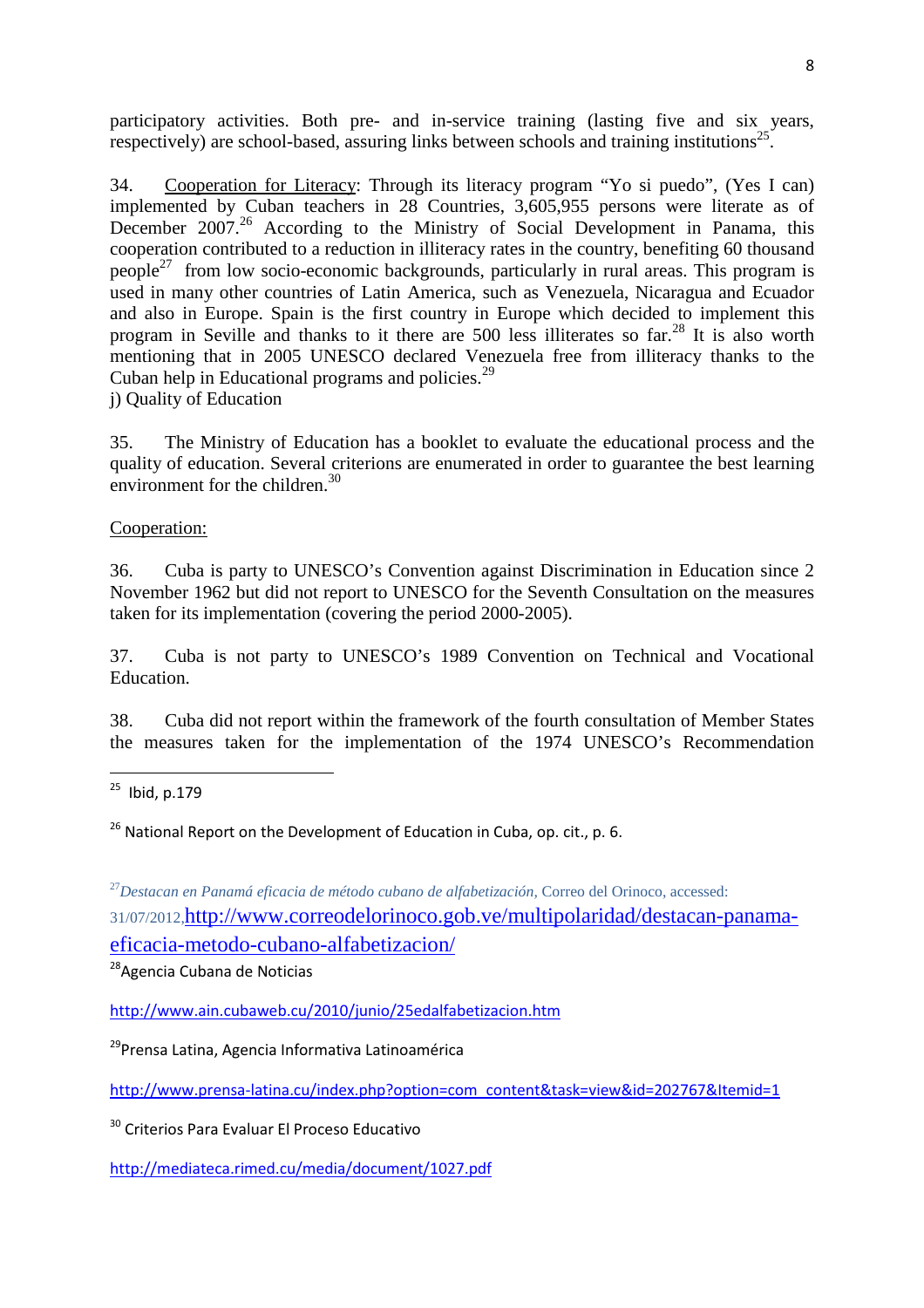concerning Education for International Understanding, Co-operation and Peace and Education relating to Human Rights and Fundamental Freedoms (covering the period 2005-2008).

## **Right to take part in cultural life**

Achievements, challenges, best practices and constraints related to the implementation of the right to take part in cultural life

39. Normative Framework: constitutional and legislative frameworks: The Cuban Constitution provides that artistic and creative production is free, unless it is against the principles of the Cuban Revolution, and that the State has the obligation to ensure the country's cultural development, ensure access to culture by all, protect and manage cultural heritage (articles 7, 39 of the Constitution), protect the Cuban cultural identity and to promote civil participation in the development and implementation of its cultural policies. The cultural sector has its own norms and policies, in particular related to museums, the arts, and heritage.

40. Institutional framework: The Council of Ministers is in charge of implementing the country's cultural measures adopted by the People's General Assembly. The Ministry of Culture, its specialized institutions and other autonomous entities coordinate the overall implementation of cultural policies. At local level the Assemblies of the People's Power represent the state, monitor the implementation of adopted policies and promote the participation of all in cultural life, supported by the People's Councils and the Houses of Culture network. In historic towns, the protection and management of cultural heritage is led by the Offices of the Historian. The Ministry of Culture itself, or through its specialized autonomous institutions, is in charge of ensuring the implementation of UNESCO's conventions in the field of culture. The Ministry's Department of International Cultural Cooperation is in charge of facilitating the implementation of joint projects and of promoting new international contacts.

41. Policy measures: The Ministry of Culture, and, in particular, its National Heritage Council, have created specialized working teams with representatives from different ministries and institutions to promote the implementation of the heritage conventions. In their work they are supported by the National Commission for UNESCO, which is part of the Ministry of Foreign Affairs. The Ministry and its institutions work closely with UNESCO. The country's cultural agenda is well fed, and many activities include cooperation with other countries, especially Latin American and Caribbean countries.

42. Work with civil society: Civil society is officially recognized as a key player in Cuba's cultural life. Many associations exist, including international associations (e.g. the Cuban Caribbean Association) and they have an active life at local level through their work with the Houses of Culture and the People's Councils. Cultural life is much institutionalized, and artists are often only recognized as such when they belong to one of the cultural institutions. The often academic approach to culture gives prominence to cultural manifestations of high quality, according to pre-determined patterns.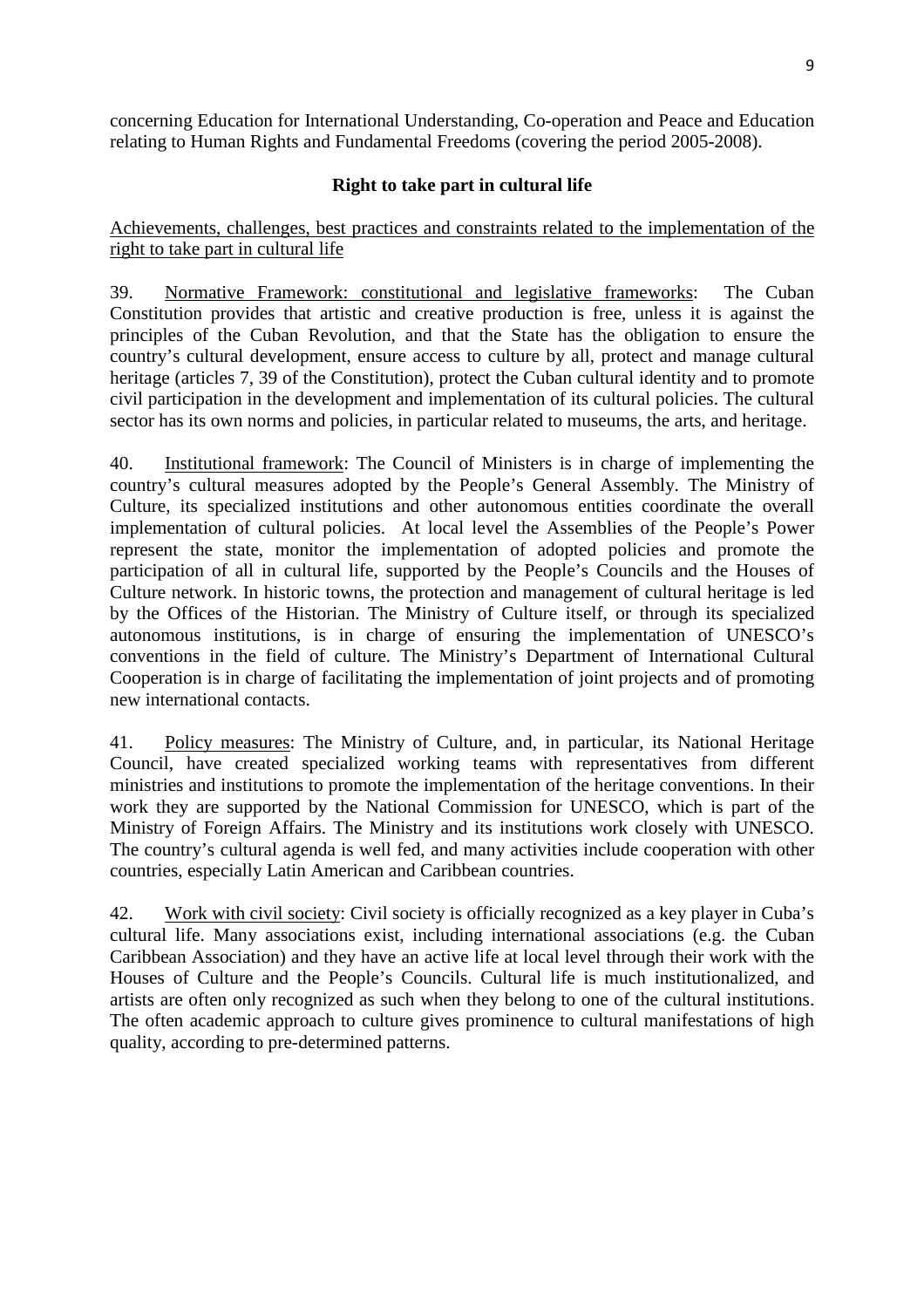## **Freedom of opinion and expression**

Achievements, best practices, challenges and constraints

43. Legislative framework: The Cuban Constitution<sup>31</sup> allows for freedom of speech and the press under Article 53 with the qualification that this should be "*in keeping with the objectives of socialist society.*" It goes on to state "*that the press, radio, television, cinema, and other mass media are state or social property and can never be private property*".

44. Defamation remains criminalized under Article 204 and Article 318 of Cuba's Penal  $Code<sup>32</sup>$  which carries a prison term of up to one year. Furthermore, under Article 210 of the Penal Code, those who "produce or circulate publications without indicating the origin or in non-compliance with the rules related to publication shall face imprisonment for up to one year".

45. There is yet to be a freedom of information law in the country.

46. Media self-regulation: Media self-regulatory mechanisms yet to be established in Cuba.

47. Safety of journalists: UNESCO recorded no killing of journalists and media workers in Cuba between 2008 and 2011. However, there continue to be reported intimidations, arrests, and imprisonments of journalists and media workers in the country.

## **4. The right to enjoy the benefits of scientific progress and its applications (REBSP)**

Co-operation, Achievements, best practices, challenges and constraints:

48. Cuba submitted to UNESCO its national report on the application of the 1974 Recommendation on the Status of Scientific Researchers and took an active part in the consultations concerning the question of a possible revision of the 1974 to be discussed.

49. As indicated in the national submission of Cuba, the Cuban national law incorporates most principles of the 1974 Recommendation.

# **III. RECOMMENDATIONS**

 $\overline{a}$ 

## **Right to education**

50. UNESCO has recently launched the 8th Consultation on the measures taken for the implementation of the Convention and Recommendation against Discrimination in Education (covering the period 2006-2011), the results of this Consultation will be submitted to UNESCO's governing bodies at the end of 2013. Cuba has not yet reported to UNESCO on the Convention and is now strongly encouraged to submit a report.

<sup>&</sup>lt;sup>31</sup> http://www.cubanet.org/ref/dis/const\_92\_e.htm

<sup>32</sup> http://ruleoflawandcuba.fsu.edu/law-penal-code.cfm